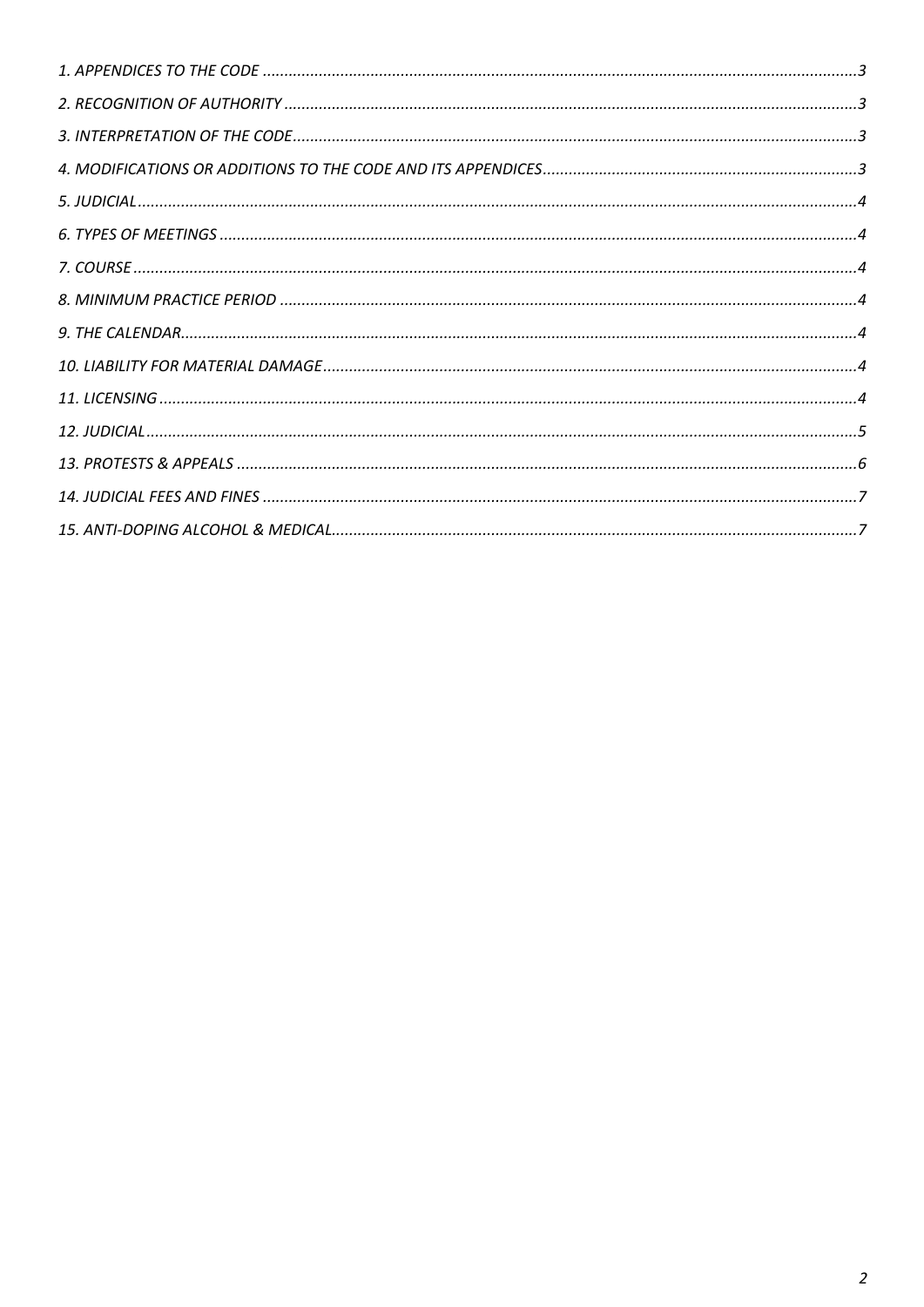# *SPORTING CODE*

*The Scottish Auto Cycle Union (SACU) is the FIM recognised body for the sport of motorcycling throughout Scotland. Scottish Supermoto at ESKC (hereafter referred to as Scottish Supermoto) will regularly consult with the SACU to ensure that Scottish Supermoto's policies and practices, wherever possible, reflect the current policies and practices of the SACU with a view to ensuring consistency across motorcycling competitions.*

*The Scottish Supermoto Sporting Code is a set of rules established by Scottish Supermoto that governs sporting meetings held under its own authority. In order that the control of motorcycle sport shall be exercised in a fair and equitable manner, Scottish Supermoto have approved these rules designated "The Scottish Supermoto Sporting Code", (hereinafter called "the Code"). The Code generally conforms to the Sporting Code of the Federation Internationale de Motorcyclisme (FIM).*

#### *Authority*

*Authority under the Code is established by Scottish Supermoto.*

# *Application of the Code*

*This Code supersedes all previous editions of the Scottish Supermoto Code. Every Scottish Supermoto competition or Official Test Day shall be held under this Code.*

# *Organisation of Meetings and Official Test Days*

*No Meeting or Official Test Day shall be held unless authorised by Scottish Supermoto under this Code.*

# *1. APPENDICES TO THE CODE*

*Appendices to the Code are established according to the Code and shall form part of this Code and have the same force in their application. In the event of any conflict between the Code and its appendices, the Code will prevail.*

# *2. RECOGNITION OF AUTHORITY*

*Any club or corporate body organising, or any individual participating in a meeting is deemed to know and understand the Code and its appendices, and undertakes to submit, without reservation to all provisions and consequences thereof. Furthermore, the organisers or participants renounce the right to all legal proceedings before a Civil Court which is not provided for in the Judicial Procedures, which are part of this code, until the procedure for protests and/or appeals as provided for in the Code has been exhausted.*

# *3. INTERPRETATION OF THE CODE*

*In case of dispute at a permitted event, a Tribunal appointed by Scottish Supermoto shall be empowered to decide any question raised within its territory concerning the interpretation of the Code and its appendices. In interpreting any regulations, the word "his" is deemed to include "her" and persons referred to in the singular includes where the context so admits, the plural.*

#### *4. MODIFICATIONS OR ADDITIONS TO THE CODE AND ITS APPENDICES*

*This Code and its appendices may be altered from time to time. No revised rule in the Code shall be effective unless it has been approved by Scottish Supermoto. No revised rule in the appendices shall be effective unless it has been approved by Scottish Supermoto. Such changes will be published in a Bulletin issued by Scottish Supermoto if the changes take place within a championship season.*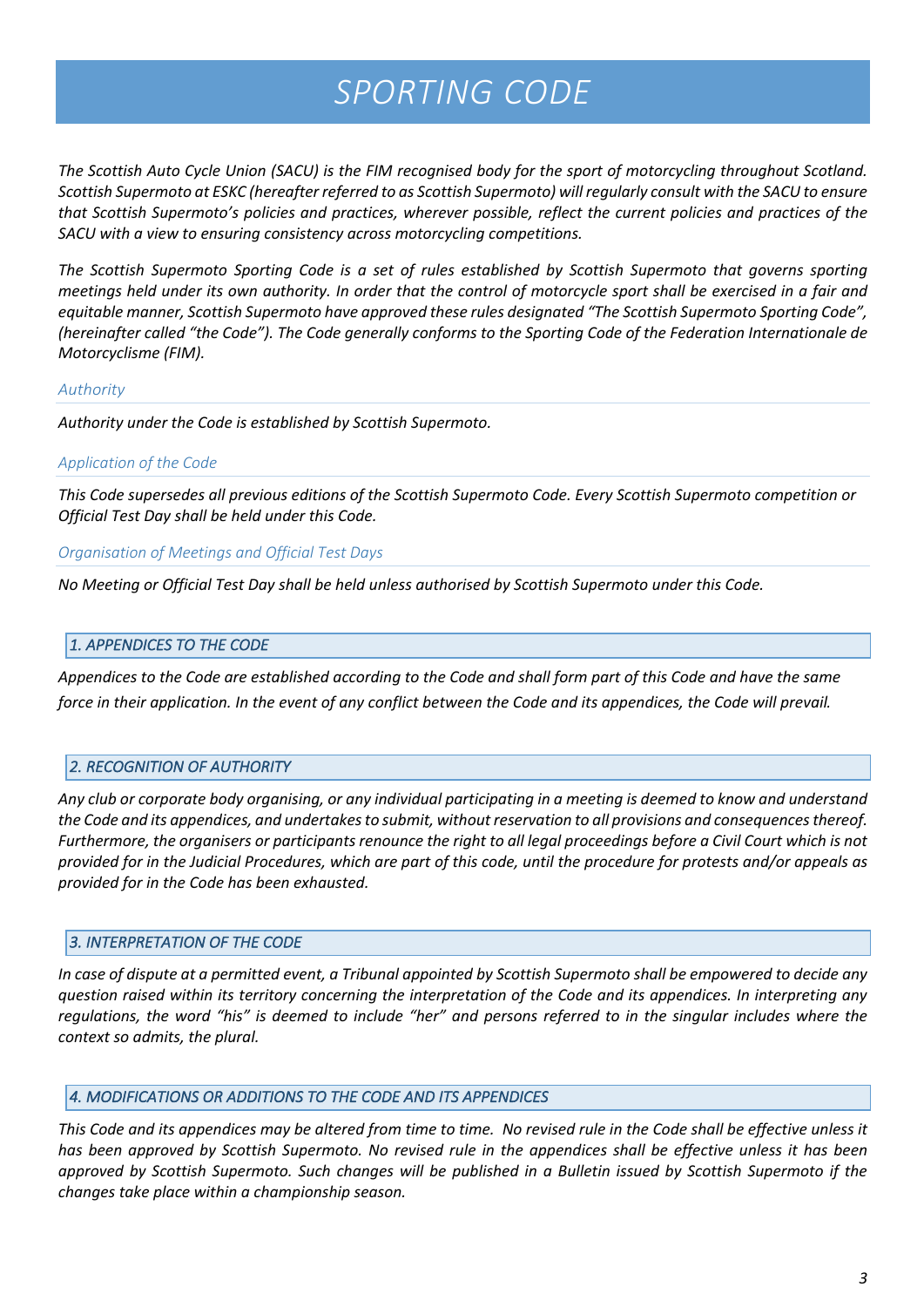#### *5. JUDICIAL*

*A Tribunal may be nominated by Scottish Supermoto to adjudicate upon any matter related to this code. The Tribunal shall also be empowered at its sole discretion to arbitrate between a competitor and the organisers on any matter directly connected with motorcycle sport but excluding any dispute in connection with the result of a race, or championship, or in connection with matters, which are, or have been, the subject of Protest or Appeal.*

#### *6. TYPES OF MEETINGS*

*Scottish Supermoto distinguishes between the following types of meetings; Scottish Championship and Non-Championship.*

*6.1 Scottish Championship Meetings or Races*

*Meetings or Races held under the Code and listed in the Official Calendar.*

*6.2 Non-Championship events or Practice meetings*

*Meetings or Races held under the Code but not required to be listed in the Official Calendar.*

#### *7. COURSE*

*The course must be approved by Scottish Supermoto prior to practice or racing.*

#### *8. MINIMUM PRACTICE PERIOD*

For any race, there will be a minimum period of practice on the actual course. Practice details will be stated in the *Championship Conditions, Final Instructions or in an Official Bulletin.*

#### *9. THE CALENDAR*

*Each year Scottish Supermoto will agree and publish the Official Calendar with details of the various Championships, Classes etc. Scottish Supermoto may vary the Calendar from time to time and changes will be notified in a Bulletin/Website.* 

#### *10. LIABILITY FOR MATERIAL DAMAGE*

*Neither the Scottish Supermoto members nor the organisers may be held responsible for any damage sustained to a race machine or to its accessories or equipment present at the meeting, howsoever caused, either by fire, accident or by any other means, or by theft or deterioration. Participants undertake to the organisers, such persons or bodies as may be authorised by the organisers to act on their behalf, other competitors and any of the directors, employees, Officials, agents and/or representatives of the organisers, to release them and indemnify them and hold them harmless from and against any claims, demands, actions or suits arising from any death, personal injury, illness, loss or damage of or to the participants' person or the participants' property arising directly out of an entry in or by taking part in a Meeting and whether made or claimed before or after the termination or expiration of this Code, and including all associated costs (including without limit, legal costs of the indemnified party or parties on a solicitor and own client basis), demands and expenses as well as any amounts which they or any of them may pay as a settlement or compromise of any such claims or liabilities.*

#### *11. LICENSING*

#### *11.1 Licensing of Competitors*

*All competitors wishing to compete at a Scottish Supermoto event must hold an appropriate Competition Licence. Specific Championship Conditions will detail the types of competition licences which will permit competitors to compete*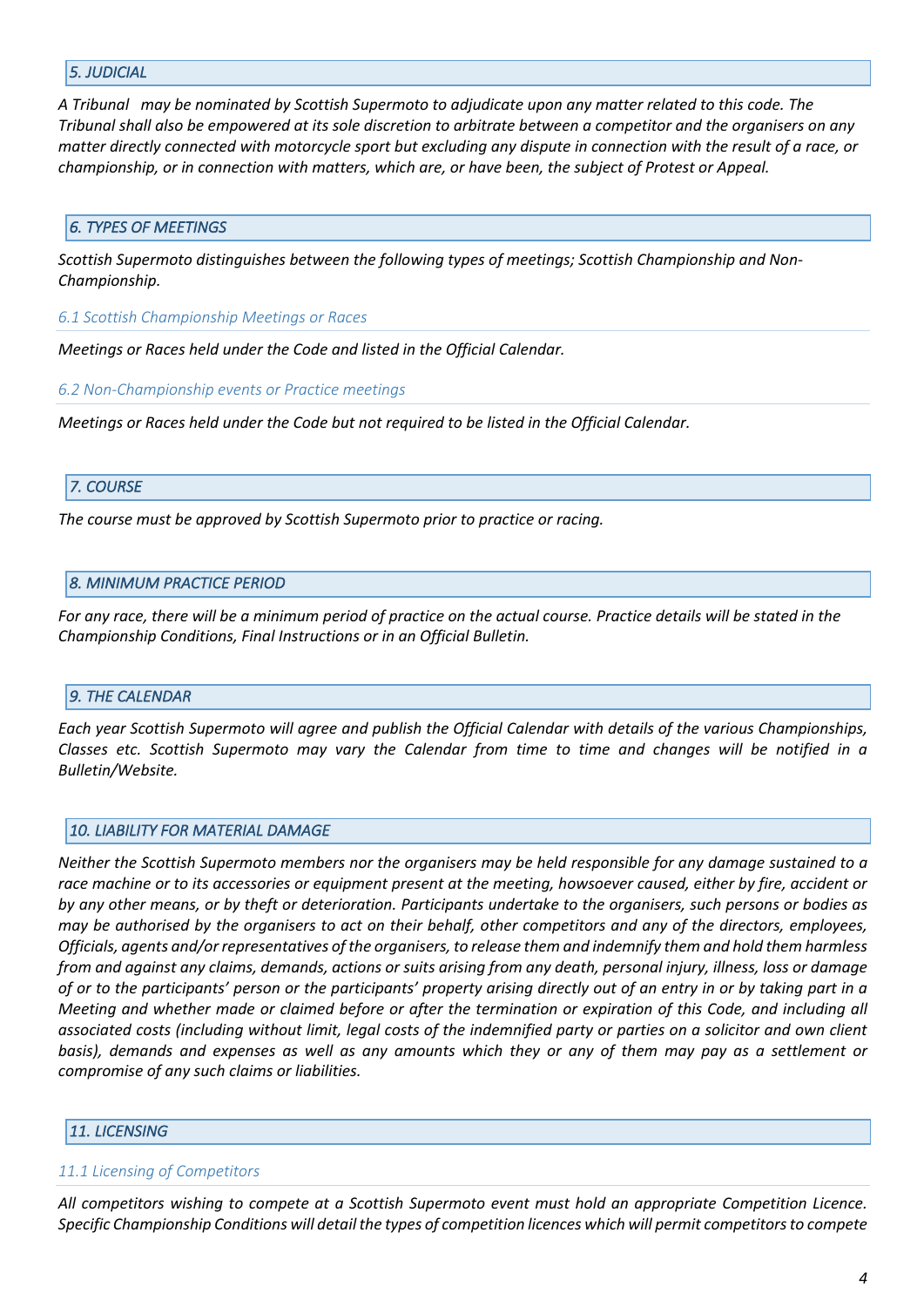in that specific championship. Licence holders from a body not detailed in specific Championship Conditions may not *compete at a Scottish Supermoto event.*

# *11.2 Riders Licence*

*A rider's licence entitles the holder to enter and ride in a competition of a status up to that stated on the licence but does not permit the holder to nominate any other licensed rider as a replacement.*

#### *11.3 Refusal or Withdrawal of Licence*

*Bodies listed in the Championship Conditions may refuse to issue, or may withdraw any licence at any time, subject to a right of appeal.*

#### *11.4 Production of Licence*

*All Riders shall carry their licence duly signed by them and must produce their licence when signing on at a meeting. Any competitor unable to produce their licence may be permitted to take part in a meeting only at the discretion of the Secretary of the Meeting and may be liable to a fine.*

#### *11.5 Officials Licences*

*All Officials of the meeting must be in possession of the relevant SACU Official's Licence. Scottish Supermoto will organise seminars for their own personnel as and when required. Equivalent grades of ACU, AMCA, FIM or other internationally recognised bodies will be permitted in-lieu of a SACU Officials licence.*

# *12. JUDICIAL*

#### *12.1 Breach 0f Regulations*

*Any of the following offences, will be deemed to be a breach of the Code; Attempted bribery, acceptance of or offer to accept a bribe, any fraudulent act or proceeding in connection with a meeting, any act or proceeding prejudicial to the interests of Scottish Supermoto, dangerous or reckless riding during a meeting, fraudulently attempting to enter a competitor or machine at a meeting when the competitor or machine is ineligible (for whatever reason), disregard of flag signals, refusal to obey the instructions of any Executive Official at a meeting, misuse of paddock bikes, race machines or other means of transport whilst in the paddock, misuse of official passes, abusive language directed at or assault on any Official at a meeting.*

*Any Member/Competitor, Entrant, Team Member, Manufacturer or any other person committing a breach of the Code, may be penalised as follows:*

- *a) Reprimand*
- *b) Time or Position Penalty*
- *c) Penalty Points*
- *d) Fine*
- *e) Disqualification*
- *f) Suspension*
- *g) Exclusion. One or more penalties may be applied at the same time and the severity of the penalty is solely at the discretion of the Race Director.*

*Competitors will also be penalised for the following offences; False start, not correctly following the starting procedure, riding on the course in the opposite direction to the meeting, gaining a positional advantage by unfair means (whether inadvertently or not), using a machine not prepared in accordance with the Championship Conditions, deviation from the course in order to gain advantage, time or position (short cuts). Penalties for these offences are as follows;*

- *a) False or jump start - 10 second time penalty.*
- *b) Gaininga positionaladvantageby cutting the course –1 lap addition.*
- *c) Riding the course intheoppositedirection ofracing, exclusionfromtherace.*
- *d) Riding inthepaddock–deductionof 1racepoints,2ndoffenceexclusionfromthe meeting.*
- *e) Not displaying the correct or no race number – deduction ofthatrace points.*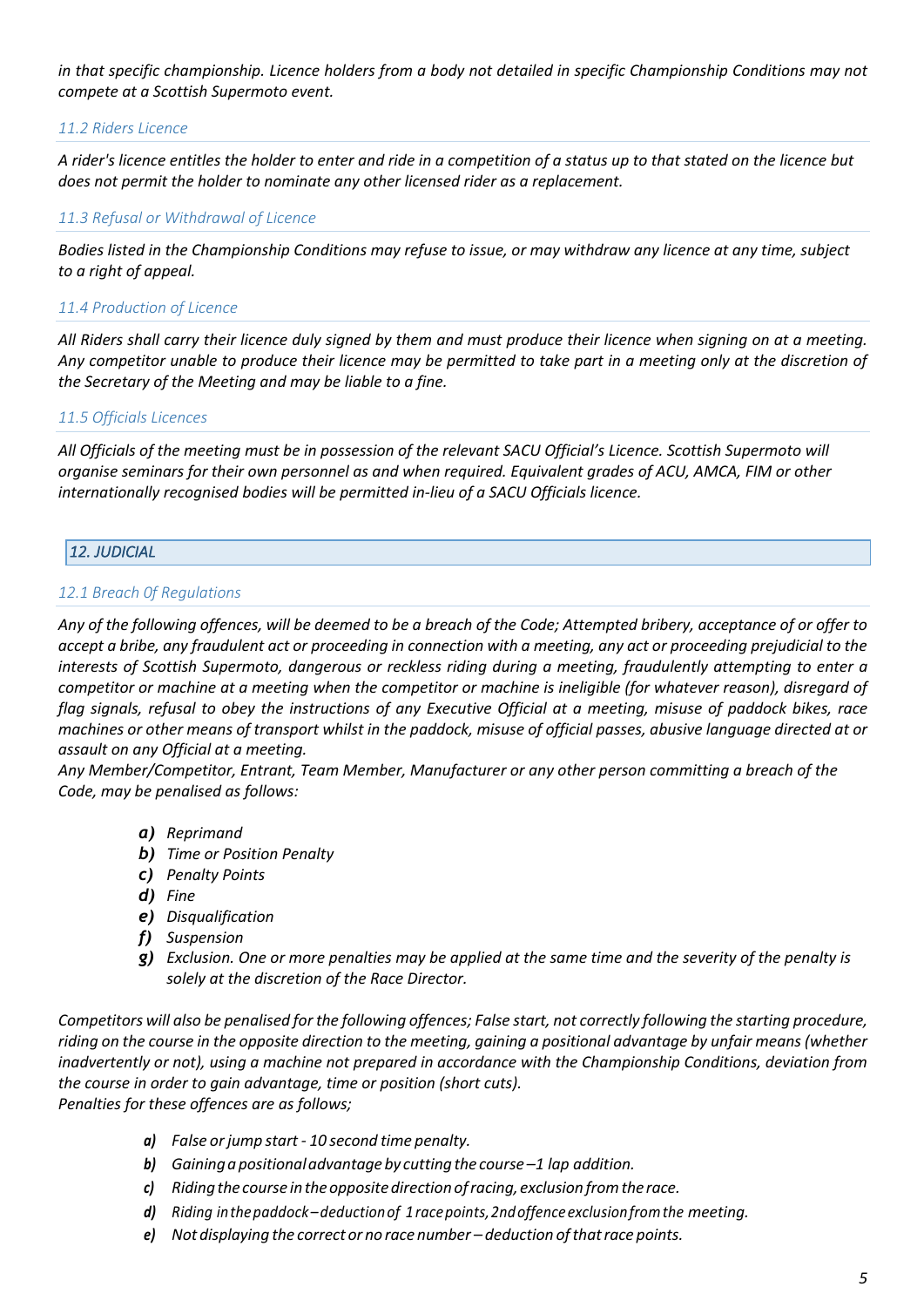- *f) Overlyaggressiveriding–deduction of race points, 2ndoffence exclusion fromthe meeting.*
- *g) Foul or abusive language to a raceofficial – exclusion fromthemeeting.*
- *h) Any attendee associated with a rider causes a nuisance to the running of the event may be confined to their pitch, 2nd offence - exclusion of themselves from the meeting*
- *i) Competition motorbike engine starts before 10am - deduction of 1 race point*

*The above penalties are not exhaustive, and one or more penalties may be applied at the same time and the severity of the penalty is solely at the discretion of the Race Director considering the information provided. The additional penalties may include;*

# *a) Reprimand*

- **b)** Time or Position Penalty
- *c) Penalty Points*
- *d) Fine*
- *e) Disqualification*
- *f) Suspension*
- *g) Exclusion.*

# *13. PROTESTS & APPEALS*

#### *13.1 Protests*

*The right to protest lies solely with any Member/Competitor who is party to a dispute concerning the act or omission of another Member/Competitor in an event which he is or has been taking part. Every protest shall be in writing on an official Scottish Supermoto protest form, stating the grounds for the protest and shall be signed by the party making*  the protest. The protest form must be accompanied by the appropriate protest fee in cash (shown in the section 19). *This must be lodged with the Secretary of the Meeting or the Race Director within the appropriate time limit.*

#### *13.2 Time Limit for Protests*

*A protest against another Member/Competitor must be made within 30 minutes of the protester finishing the competition. A protest against the eligibility of any motorcycle must be made within 30 minutes of the performance that gives rise to the protest.*

*The Race Director may amend the above time limits if he thinks that the circumstances of lodging a protest physically impossible within the time quoted. If he deals with the protest "out of time", by doing so he will be deemed to have extended the time limit.*

#### *13.3 Adjudication of Protests*

*All protests shall be adjudicated upon by the Race Director and selected committee. A protest hearing will be convened as soon as is practicable. All parties to the protest are required to attend the protest hearing. Judgement may be issued in default if parties fail to attend the hearing. Both the protester and the other party must state their own case in person – no advocates will be allowed to deputise. Witnesses for each party may be allowed by the Race Director. The Race Director may also request Officials of the meeting to provide evidence as independent witnesses. If it is proved that the author of the protest has acted in bad faith, he may be deemed to be in breach of the Code and will be penalised accordingly.*

#### *13.4 Protests against Machine Eligibility*

*In the event of a protest against the eligibility of a machine or engine, the Race Director can request that the machine be examined immediately or with the aid of the Chief Technical Officer, sealed for subsequent examination. The party protesting the eligibility of a machine is NOT entitled to be present at the technical examination of the machine. The technical examination and a written report on its findings must be completed prior to a protest hearing. The Senior Technical Official is deemed to be a JUDGE OF FACT, against whom there is no right of appeal. The costs for a machine eligibility protest reflect the element of mechanical work involved and are shown in section 14..*

#### *13.5 Appealing against the Decision of the Race Director*

*Any Entrant or Member/Competitor who is a party to a decision or penalty given by the Race Director may appeal to the Stewards of the Meeting against the decision or penalty. Every appeal shall be in writing on an official Scottish*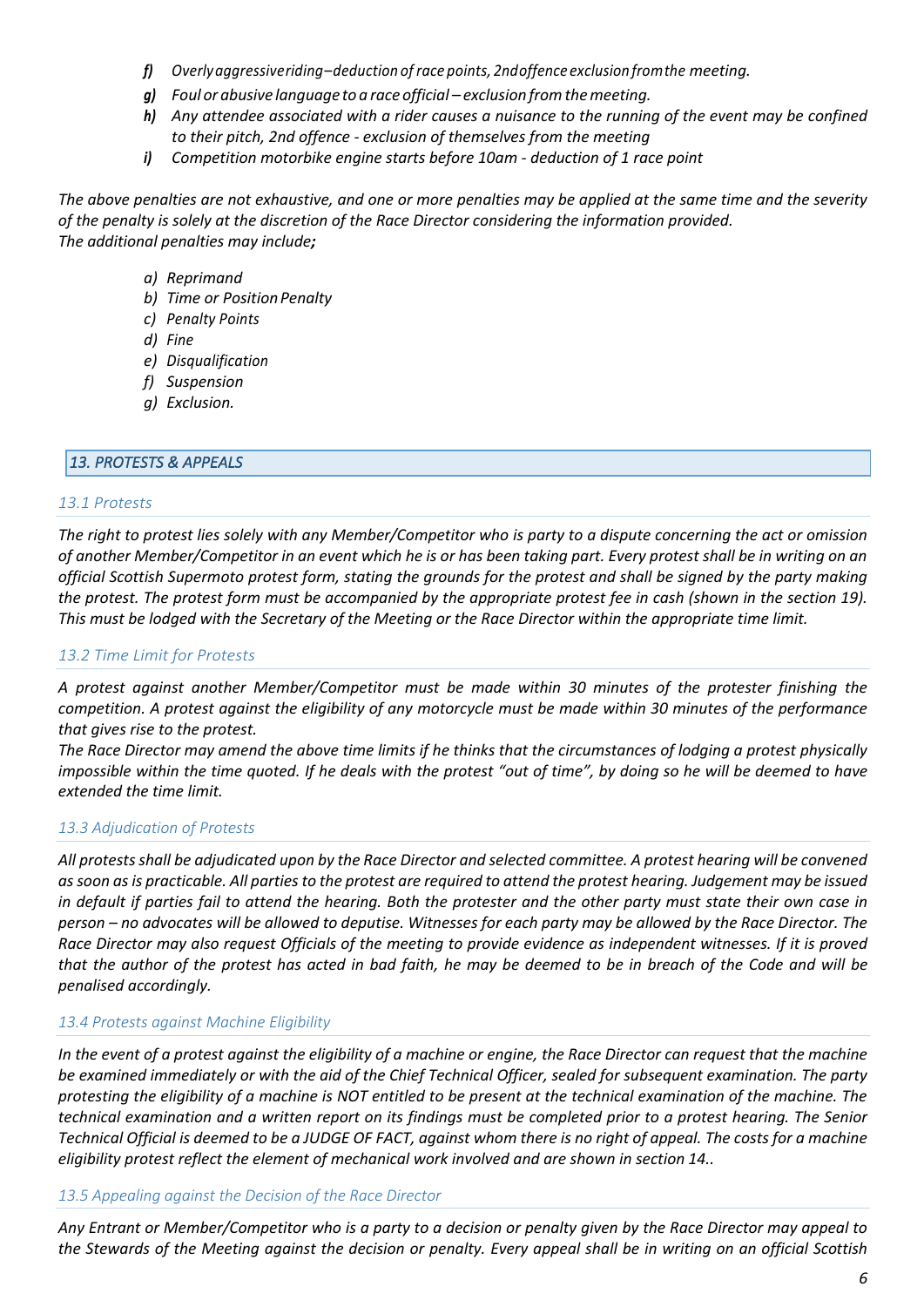*Supermoto appeal form, stating the grounds for the appeal and shall be signed by the party making the appeal. The appeal form must be accompanied by the appropriate appeal fee in cash (shown in the section 14). This must be lodged with the Secretary of the Meeting or Race Director within the appropriate time limit.*

# *13.6 Time Limit orAppeals*

*An appeal to The Stewards of the Meeting against a decision or penalty given by the Race Director must be made within 30 minutes of the decision being given or the penalty being applied to the competitor or entrant.*

# *14. JUDICIAL FEES AND FINES*

| <b>Protests Against AnotherMember/Competitor</b>         | £50.00  |
|----------------------------------------------------------|---------|
| <b>Machine Eligibility Protests</b>                      | £300.00 |
| Appeal to the Stewards of the Meeting against            |         |
| The Decision of the Race Director                        | £250.00 |
| <b>Appeal to a Scottish Supermoto Tribunal</b>           | £500.00 |
| <b>Maximum Fine to be issued by the Race Director</b>    | £500.00 |
| Maximum Fine to be Issued by Scottish Supermoto Tribunal | £750.00 |

#### *14.1 Forfeiture of Protest and Appeal Fees*

*The protest fee will be returned to the protesting party if a protest is upheld. The protesting party will forfeit the protest fee if a protest is not upheld. In the case of Machine Eligibility protests, an allowance of £250.00 will be deducted from the £300.00 protest fee and allocated to the owner of the machine in-lieu of mechanical expenses, subject to the machine being proved to be eligible and the protest against it not being upheld. The appeal fee will be returned to the appealing party if an appeal is upheld. The appealing party will forfeit the appeal fee if an appeal is not upheld.*

#### *Fines*

*Fines imposed by the Race Director are payable in cash before a Member/Competitor may participate at another Scottish Supermoto event. Fines imposed by a Scottish Supermoto Tribunal are payable within 28 days of the written decision of the Tribunal.*

#### *15. ANTI-DOPING ALCOHOL & MEDICAL*

#### *15.1 Anti-doping*

*Doping is the occurrence of one or more of the anti-doping rule violations which are the presence of a prohibited substance in a rider's bodily specimen. The use of a prohibited substance or a prohibited method. The possession of prohibited substances and methods. Prohibited drugs are the list agreed & published by UK Sport and WADA and also in the FIM anti-doping code. Scottish Supermoto will undertake any testing within the guidelines laid down by the SACU, using SACU approved testing equipment or any other legitimate procedure currently undertaken in the UK.*

#### *15.2 Alcohol*

*Tests may be carried out on any participant at an event, prior to practice, race or at any time during the event by means of the standard approved breath test system. A nominated Breath Alcohol Technician will carry out the tests. A positive breath test or refusal to undergo a test will result in the disqualification from the event as a minimum sanction. The permitted level of alcohol is 0.10g/L.*